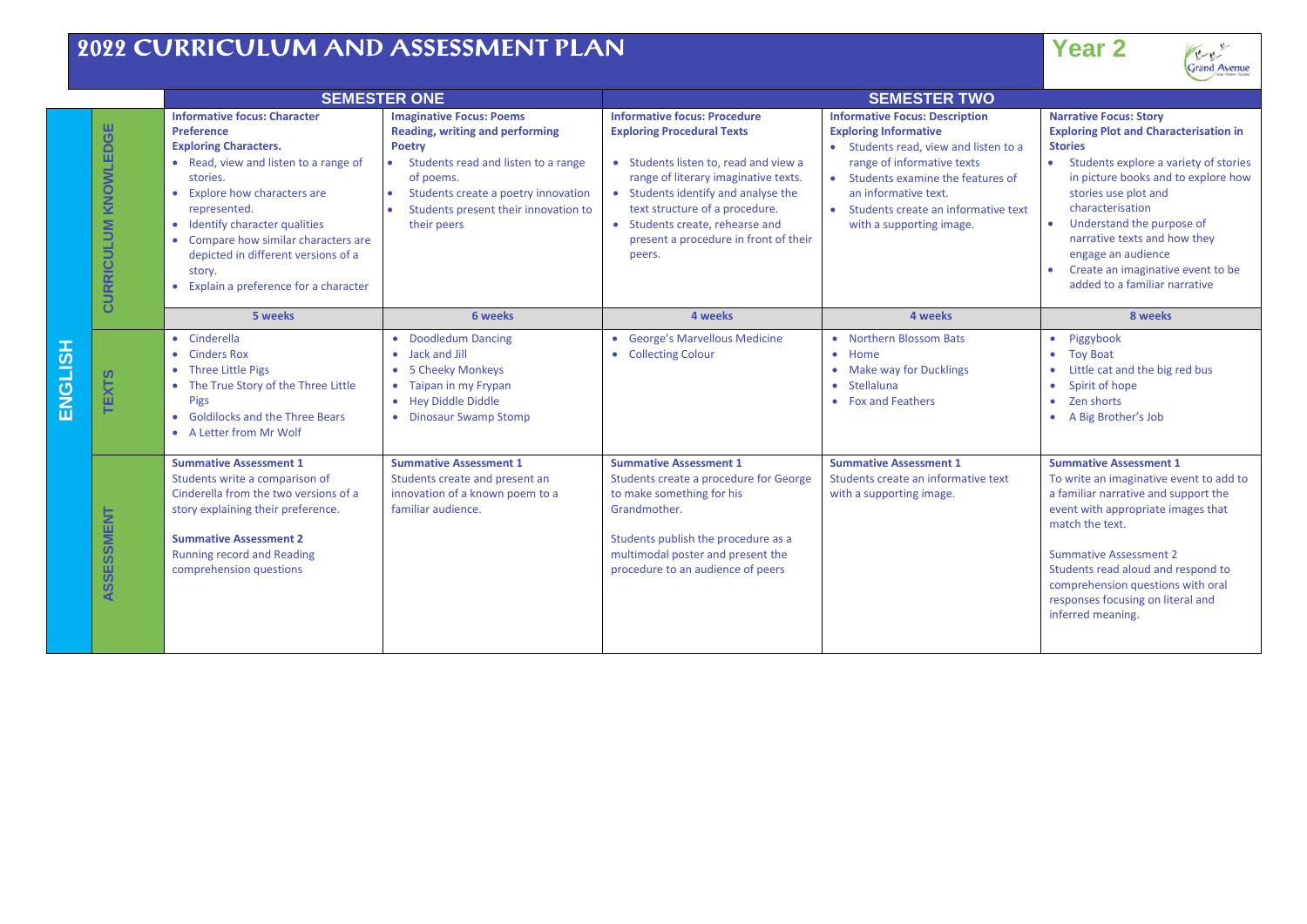|                            |                                                                                                                                                                                                                                                                                                                                                                                                                                                                                                                                                                                                                                                                                                                                                                                                                                                                                                                                                                                             | <b>SEMESTER ONE</b>                                                                                                                                                                                                                                                                                                                                                                                                                                                                                                                                                                                                                                                                                                                                                                                                                                                                                                       | <b>SEMESTER TWO</b>                                                                                                                                                                                                                                                                                                                                                                                                                                                                                                                                                                                                                                                                                                                                                                                                                                                                                                                                                                                                                                                                                                                                                                                                                                                                                                                    |                                                                                                                                                                                                                                                                                                                                                                                                                                                                                                                                                                                                                                                                                                                                                                                                                                                                                                                                                                                                                                                                                                                                                                                                                                                                                                                                                                                                                                                            |
|----------------------------|---------------------------------------------------------------------------------------------------------------------------------------------------------------------------------------------------------------------------------------------------------------------------------------------------------------------------------------------------------------------------------------------------------------------------------------------------------------------------------------------------------------------------------------------------------------------------------------------------------------------------------------------------------------------------------------------------------------------------------------------------------------------------------------------------------------------------------------------------------------------------------------------------------------------------------------------------------------------------------------------|---------------------------------------------------------------------------------------------------------------------------------------------------------------------------------------------------------------------------------------------------------------------------------------------------------------------------------------------------------------------------------------------------------------------------------------------------------------------------------------------------------------------------------------------------------------------------------------------------------------------------------------------------------------------------------------------------------------------------------------------------------------------------------------------------------------------------------------------------------------------------------------------------------------------------|----------------------------------------------------------------------------------------------------------------------------------------------------------------------------------------------------------------------------------------------------------------------------------------------------------------------------------------------------------------------------------------------------------------------------------------------------------------------------------------------------------------------------------------------------------------------------------------------------------------------------------------------------------------------------------------------------------------------------------------------------------------------------------------------------------------------------------------------------------------------------------------------------------------------------------------------------------------------------------------------------------------------------------------------------------------------------------------------------------------------------------------------------------------------------------------------------------------------------------------------------------------------------------------------------------------------------------------|------------------------------------------------------------------------------------------------------------------------------------------------------------------------------------------------------------------------------------------------------------------------------------------------------------------------------------------------------------------------------------------------------------------------------------------------------------------------------------------------------------------------------------------------------------------------------------------------------------------------------------------------------------------------------------------------------------------------------------------------------------------------------------------------------------------------------------------------------------------------------------------------------------------------------------------------------------------------------------------------------------------------------------------------------------------------------------------------------------------------------------------------------------------------------------------------------------------------------------------------------------------------------------------------------------------------------------------------------------------------------------------------------------------------------------------------------------|
|                            | <b>Number &amp; Place Value</b>                                                                                                                                                                                                                                                                                                                                                                                                                                                                                                                                                                                                                                                                                                                                                                                                                                                                                                                                                             | <b>Number &amp; Place Value</b>                                                                                                                                                                                                                                                                                                                                                                                                                                                                                                                                                                                                                                                                                                                                                                                                                                                                                           | <b>Number &amp; Place Value</b>                                                                                                                                                                                                                                                                                                                                                                                                                                                                                                                                                                                                                                                                                                                                                                                                                                                                                                                                                                                                                                                                                                                                                                                                                                                                                                        | <b>Number &amp; Place Value</b>                                                                                                                                                                                                                                                                                                                                                                                                                                                                                                                                                                                                                                                                                                                                                                                                                                                                                                                                                                                                                                                                                                                                                                                                                                                                                                                                                                                                                            |
| <b>CURRICULUM KNOLWDGE</b> | • Recognise, model, represent and order numbers<br>to at least 100.<br>• Investigate number sequences, initially those<br>increasing and decreasing by twos, threes, fives<br>and tens, then moving to other sequences.<br>• Group, partition (standard) and rearrange<br>collections up to 100 in hundreds, tens and ones<br>to facilitate more efficient counting.<br>• Explore the connection between addition and<br>subtraction<br>• fact families.<br>• Solve simple addition and subtraction problems<br>using a range of efficient mental and written<br>strategies.<br><b>Patterns and Algebra</b><br>• Describe patterns with numbers and identify<br>missing elements.<br><b>Units of Measurement</b><br>• Name and order months and seasons<br>• Use a calendar to identify the date and<br>determine the number of days in each month.<br>• Compare and order several shapes and objects<br>based on length, area, capacity, mass using<br>appropriate uniform informal units. | • Recognise, model, represent and order numbers<br>to at least 500.<br>• Investigate number sequences, initially those<br>increasing and decreasing by twos, threes, fives<br>and tens, then moving to other sequences.<br>• Group, partition (standard and flexible) and<br>rearrange collections up to 500 in hundreds, tens<br>and ones to facilitate more efficient counting<br>• Explore the connection between addition and<br>subtraction.<br>• Solve single digit and simple two-digit and three-<br>digit addition and subtraction problems using a<br>range of efficient mental and written strategies.<br><b>Fractions &amp; Decimals</b><br>• Recognise and interpret common uses of halves,<br>quarters and eighths of shapes.<br>2D & 3D Shapes<br>• Describe and draw two-dimensional shapes, with<br>and without digital technologies.<br>• Describe the features of three-dimensional<br>shapes/objects. | • Recognise, model, represent and order<br>numbers to at least 1000.<br>• Investigate number sequences, initially those<br>increasing and decreasing by twos, threes, fives<br>and tens, then moving to other sequences.<br>• Group, partition (standard and flexible) and<br>rearrange collections up to 1000 in hundreds,<br>tens and ones to facilitate more efficient<br>counting.<br>• Solve single, two-digit and simple three-digit<br>addition and subtraction (number and literacy<br>based) problems using a range of efficient<br>mental and written strategies.<br>• Recognise and represent multiplication as<br>repeated addition, groups and arrays.<br>• Recognise and represent division as grouping<br>into equal sets and solve simple problems using<br>these representations.<br><b>Units of Measurement</b><br>• Tell time to the quarter-hour, using the<br>language of 'past' and 'to'<br>• Compare and order several shapes and objects<br>based on volume using appropriate uniform<br>informal units.<br><b>Location &amp; Transformation</b><br>• Investigate the effect of one-step slides and<br>flips with and without digital technologies<br>• Identify and describe half and quarter turns.<br>• Interpret simple maps of familiar locations and<br>identify the relative positions of key features. | • Recognise, model, represent and order numbers<br>to at least 1000.<br>• Investigate number sequences, initially those<br>increasing and decreasing by twos, threes, fives<br>and tens, then moving to other sequences.<br>• Group, partition (standard and flexible) and<br>rearrange collections up to 1000 in hundreds, tens<br>and ones to facilitate more efficient counting.<br>• Solve single, two-digit and three-digit addition and<br>subtraction (number and literacy based) problems<br>using a range of efficient mental and written<br>strategies.<br>• Recognise and represent multiplication as<br>repeated addition, groups and arrays.<br>• Recognise and represent division as grouping into<br>equal sets and solve simple problems using these<br>representations.<br><b>Money &amp; Financial Mathematics</b><br>• Count and order small collections of Australian<br>coins and notes according to their value.<br><b>Chance</b><br>• Identify practical activities and everyday events<br>that involve chance. · Describe outcomes as 'likely'<br>or 'unlikely' and identify some events as 'certain'<br>or 'impossible'.<br><b>Data Representation &amp; Interpretation</b><br>• Identify a question of interest based on one<br>categorical variable.<br>• Gather data relevant to the question<br>• Collect, check and classify data.<br>• Create displays of data using lists, table and<br>picture graphs and interpret them. |
| ASSESSMENT                 | <b>Summative Assessment 1:</b><br>Number and place value – Students solve simple<br>addition and subtraction problems using a range of<br>strategies. Students describe number patterns<br><b>Summative Assessment 2:</b><br>Ordering shapes and objects using informal units -<br>Students measure, compare and order several<br>objects using uniform informal units. <sup>[2]</sup><br><b>Summative Assessment 3:</b><br>Using a calendar to identify dates and the months<br>included in seasons - Students use a calendar to<br>identify dates and the months included in seasons.                                                                                                                                                                                                                                                                                                                                                                                                     | <b>Summative Assessment 1:</b><br>Number and place value – Students solve simple<br>addition and subtraction problems using a range of<br>strategies. Students describe number patterns<br><b>Summative Assessment 2:</b><br>Fractions and Decimals - Students divide collections<br>and shapes into halves, quarter and eighths and solve<br>simple problems<br><b>Summative Assessment 3:</b><br>Recognising two-dimensional shapes and recognise<br>the features of three-dimensional objects - Students<br>draw two-dimensional shapes and recognise the<br>features of three-dimensional objects.                                                                                                                                                                                                                                                                                                                    | <b>Summative Assessment 1:</b><br>Counting, multiplying and dividing - Students count,<br>model and represent numbers to and from 1000 and<br>represent multiplication and division by grouping into<br>sets<br><b>Summative Assessment 2:</b><br>Telling time to the quarter hour - Student tell time to<br>the quarter hour.<br><b>Summative Assessment 3:</b><br>Location and transformation - Students explain the<br>effects of one-step transformations. Students use<br>simple strategies to reason and solve a location<br>inquiry question.                                                                                                                                                                                                                                                                                                                                                                                                                                                                                                                                                                                                                                                                                                                                                                                   | <b>Summative Assessment 1:</b><br>Recognising the value or money - Students associate<br>collections of Australian notes and coins with their<br>values.<br><b>Summative Assessment 2:</b><br>Representing data and chance - Students describe<br>outcomes for everyday events, collect, organise,<br>represent and make sense of collected data, and<br>make simple inferences.                                                                                                                                                                                                                                                                                                                                                                                                                                                                                                                                                                                                                                                                                                                                                                                                                                                                                                                                                                                                                                                                           |

**MATHEMATICS**

**MATHEMATICS**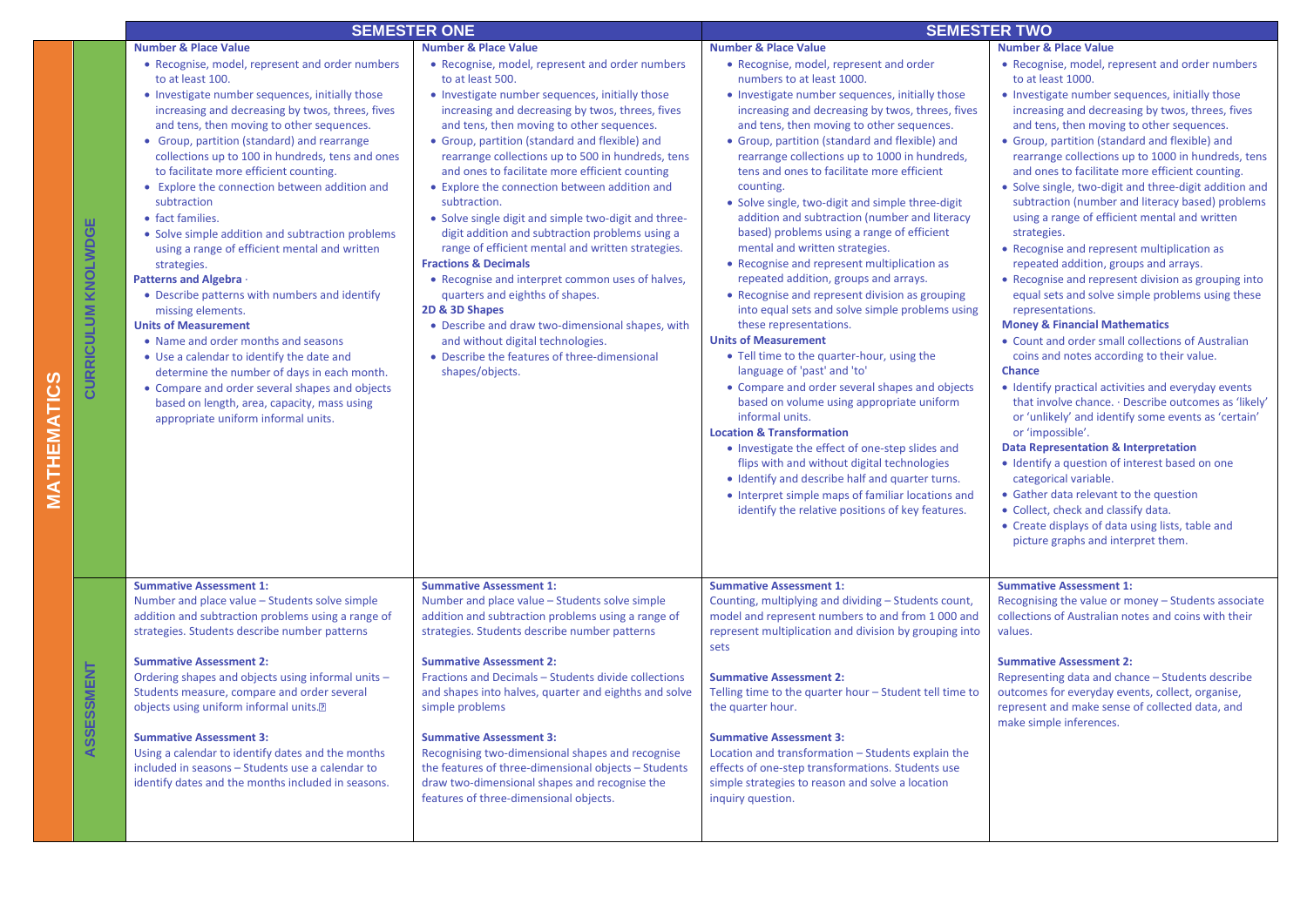|            |                                               | <b>SEMESTER ONE</b>         | <b>SEMESTER TWO</b>                                                                                                                                                                                                                                                                                                                                                                                                                                                                                                                                                                                                                                                                                                                                                                         |  |
|------------|-----------------------------------------------|-----------------------------|---------------------------------------------------------------------------------------------------------------------------------------------------------------------------------------------------------------------------------------------------------------------------------------------------------------------------------------------------------------------------------------------------------------------------------------------------------------------------------------------------------------------------------------------------------------------------------------------------------------------------------------------------------------------------------------------------------------------------------------------------------------------------------------------|--|
|            |                                               | <b>DIGITAL TECHNOLOGIES</b> | <b>DESIGN AND TECHNOLOGIES</b>                                                                                                                                                                                                                                                                                                                                                                                                                                                                                                                                                                                                                                                                                                                                                              |  |
| Ò<br>CHNOL | <b>CURRICULUM</b><br>KNOLWDGE                 |                             | <b>Engineering principles and systems</b><br>In this unit, students will explore how technologies use forces to create movement in products. They will<br>design and make a spinning toy for a small child that is fun and easy to use. Suggestions for alternate projects<br>are also described.<br>Students will apply processes and production skills, in:<br>• investigating spinning toys from around the world, and analysing how they are made and how they work<br>• generating and developing design ideas, and communicating these using simple drawings<br>• producing a functional product that appeals to the client<br>• evaluating their design and production processes<br>• collaborating and managing by working with others and by sequencing the steps for the project. |  |
|            | <b>SMENT</b><br>SSES.<br>$\blacktriangleleft$ |                             | <b>Summative assessment</b><br>Students design and make a spinning toy for a small child that is fun and easy to use.                                                                                                                                                                                                                                                                                                                                                                                                                                                                                                                                                                                                                                                                       |  |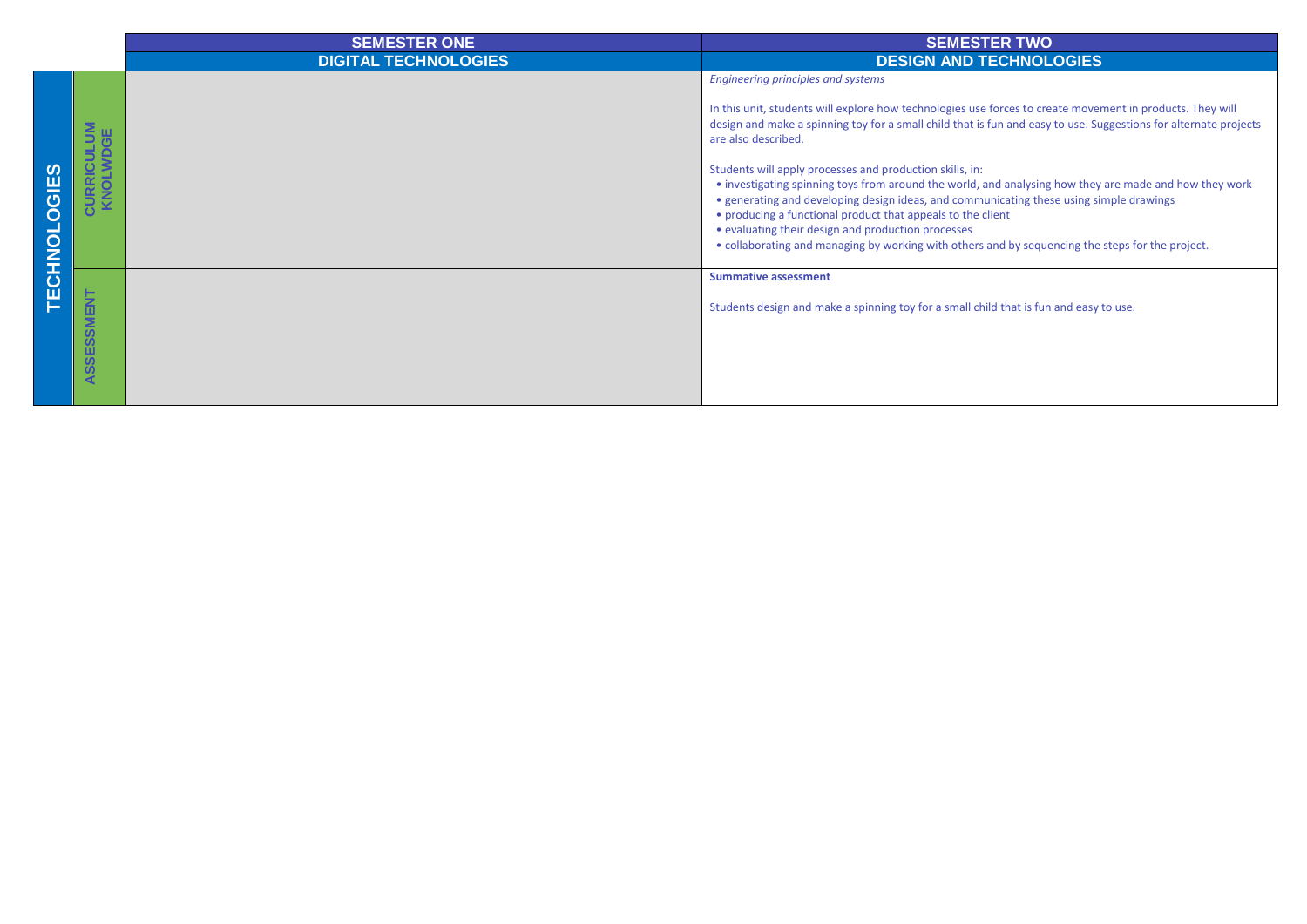|                                   | <b>SEMESTER ONE</b>                                                                                                                                                                                                                                                                                                                                                                                                                                                                                                                                                                                                                              |                                                                                                                                                                                                                                                                                                                                                                                                                                                                                                                                                                                                                                                                                                | <b>SEMESTER TWO</b>                                                                                                                                                                                                                                                                                                                                                                                                                                                                                                                                                                                                                                                                                                                      |                                                                                                                                                                                                                                                                                                                                                                                                                                                                                                                                                                                                                                                                                                                                                                                                                     |  |
|-----------------------------------|--------------------------------------------------------------------------------------------------------------------------------------------------------------------------------------------------------------------------------------------------------------------------------------------------------------------------------------------------------------------------------------------------------------------------------------------------------------------------------------------------------------------------------------------------------------------------------------------------------------------------------------------------|------------------------------------------------------------------------------------------------------------------------------------------------------------------------------------------------------------------------------------------------------------------------------------------------------------------------------------------------------------------------------------------------------------------------------------------------------------------------------------------------------------------------------------------------------------------------------------------------------------------------------------------------------------------------------------------------|------------------------------------------------------------------------------------------------------------------------------------------------------------------------------------------------------------------------------------------------------------------------------------------------------------------------------------------------------------------------------------------------------------------------------------------------------------------------------------------------------------------------------------------------------------------------------------------------------------------------------------------------------------------------------------------------------------------------------------------|---------------------------------------------------------------------------------------------------------------------------------------------------------------------------------------------------------------------------------------------------------------------------------------------------------------------------------------------------------------------------------------------------------------------------------------------------------------------------------------------------------------------------------------------------------------------------------------------------------------------------------------------------------------------------------------------------------------------------------------------------------------------------------------------------------------------|--|
|                                   | <b>Floats on Water</b>                                                                                                                                                                                                                                                                                                                                                                                                                                                                                                                                                                                                                           | <b>Save planet Earth</b>                                                                                                                                                                                                                                                                                                                                                                                                                                                                                                                                                                                                                                                                       | <b>Good to Grow</b>                                                                                                                                                                                                                                                                                                                                                                                                                                                                                                                                                                                                                                                                                                                      | <b>Toy Factory</b>                                                                                                                                                                                                                                                                                                                                                                                                                                                                                                                                                                                                                                                                                                                                                                                                  |  |
| <b>CURRICULUM KNOLWDGE</b>        | Students investigate combinations of different<br>materials and give reasons for the selection of<br>particular materials according to their properties and<br>purpose. Students understand that science involves<br>asking questions about, and describing changes to,<br>familiar objects and materials. They describe changes<br>made to materials when combining them to make an<br>object that has a purpose in everyday life. Students<br>pose questions, make predictions and follow<br>instructions to record observations in a guided<br>investigation. They represent and communicate their<br>observations using scientific language. | Students investigate Earth's resources. They describe<br>how Earth's resources are used and the importance<br>of conserving resources for the future of all living<br>things. They use informal measurements to record<br>observations from experiments. Students use their<br>science knowledge of conservation to propose and<br>explain actions that can be taken to conserve Earth's<br>resources, and decisions they can make in their<br>everyday lives. Students share their ideas about<br>conservation of Earth's resources in a presentation.<br>Students learn how Aboriginal and Torres Strait<br>Islander peoples use their knowledge of conservation<br>in their everyday lives. | Students examine how living things, including plants<br>and animals, change as they grow. They ask<br>questions about, investigate and compare the<br>changes that occur to different living things during<br>their life stages. Students consider how Aboriginal<br>peoples and Torres Strait Islander peoples living a<br>traditional lifestyle use the knowledge of life stages<br>of animals and plants in their everyday lives. They<br>conduct investigations including exploring the growth<br>and life stages of a class animal and plant. Students<br>respond to questions, make predictions, use informal<br>measurements, sort information, compare<br>observations, and represent and communicate<br>observations and ideas. | Students understand how a push or pull affects how<br>an object moves or changes shape. They understand<br>that science involves asking questions about and<br>describing changes in the way an object moves or can<br>be moved and how this knowledge is used in their<br>daily lives. They pose questions and make predictions<br>about changes that can affect how an object moves,<br>and investigate and explain how pushes and pulls<br>cause movement in objects, comparing their<br>observations with predictions. They use informal<br>measurements to make and compare observations<br>about movement and sort information about the way<br>toys move. They then apply this science knowledge in<br>explaining how pushes and pulls can be used to<br>change the movement of a toy or object they create. |  |
| SSESSMENT<br>$\blacktriangleleft$ | <b>Summative assessment</b><br>Combining materials for a purpose - Students<br>investigate the combination of materials used to<br>make an object for a particular purpose. They record<br>and represent observations and communicate ideas.                                                                                                                                                                                                                                                                                                                                                                                                     | <b>Summative assessment</b><br>Using Earth's resources - Students identify different<br>uses of one of Earth's resources and describe ways to<br>conserve it. They use informal measurements to<br>make observations.                                                                                                                                                                                                                                                                                                                                                                                                                                                                          | <b>Summative assessment</b><br>Exploring growth – Students describe and represent<br>the changes to a living thing in its life stages. They<br>compare the life stages of two different living things.                                                                                                                                                                                                                                                                                                                                                                                                                                                                                                                                   | <b>Summative assessment</b><br>Designing a toy - Students design a toy that will move<br>with a push or pull, and describe a change to the toy<br>and how it affects the toy's movement. To pose an<br>investigation question and make a prediction about<br>the toy's movement. To represent and communicate<br>observations and ideas.                                                                                                                                                                                                                                                                                                                                                                                                                                                                            |  |

**SCIENCE**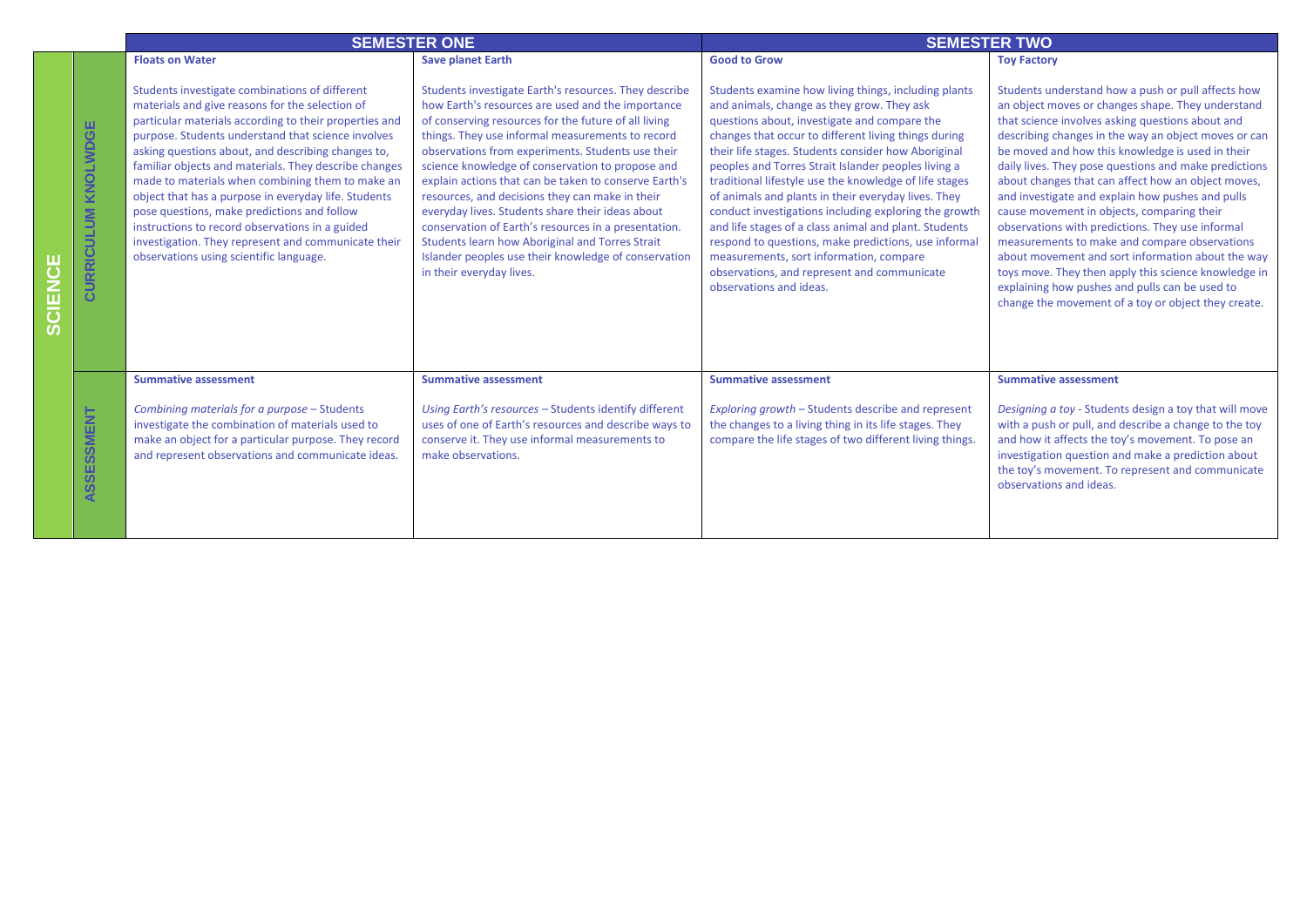|      |                                  | <b>SEMESTER ONE</b>                                                                                                                                                                                                                                                                                                                                                                                                                                                                                                                                          | <b>SEMESTER TWO</b>                                                                                                                                                                                                                                                                                                                                                                                                                                                                                                                                                                                                                                                                                                                                                                                                                                                                                                                                                                                                                                                                                    |
|------|----------------------------------|--------------------------------------------------------------------------------------------------------------------------------------------------------------------------------------------------------------------------------------------------------------------------------------------------------------------------------------------------------------------------------------------------------------------------------------------------------------------------------------------------------------------------------------------------------------|--------------------------------------------------------------------------------------------------------------------------------------------------------------------------------------------------------------------------------------------------------------------------------------------------------------------------------------------------------------------------------------------------------------------------------------------------------------------------------------------------------------------------------------------------------------------------------------------------------------------------------------------------------------------------------------------------------------------------------------------------------------------------------------------------------------------------------------------------------------------------------------------------------------------------------------------------------------------------------------------------------------------------------------------------------------------------------------------------------|
|      |                                  | Impacts of technology over time                                                                                                                                                                                                                                                                                                                                                                                                                                                                                                                              | <b>Present connections to places</b>                                                                                                                                                                                                                                                                                                                                                                                                                                                                                                                                                                                                                                                                                                                                                                                                                                                                                                                                                                                                                                                                   |
|      |                                  | Inquiry questions:                                                                                                                                                                                                                                                                                                                                                                                                                                                                                                                                           | Inquiry questions:                                                                                                                                                                                                                                                                                                                                                                                                                                                                                                                                                                                                                                                                                                                                                                                                                                                                                                                                                                                                                                                                                     |
|      | ш                                | • How have changes in technology shaped our daily life?                                                                                                                                                                                                                                                                                                                                                                                                                                                                                                      | • How are people connected to their place and other places?                                                                                                                                                                                                                                                                                                                                                                                                                                                                                                                                                                                                                                                                                                                                                                                                                                                                                                                                                                                                                                            |
|      |                                  | In this unit, students:                                                                                                                                                                                                                                                                                                                                                                                                                                                                                                                                      | In this unit, students:                                                                                                                                                                                                                                                                                                                                                                                                                                                                                                                                                                                                                                                                                                                                                                                                                                                                                                                                                                                                                                                                                |
| HASS | KNOLWDG<br><b>CULUM</b><br>CURRI | • investigate continuity and change in technology used in the home, for example, in toys or household<br>products<br>• compare and contrast features of objects from the past and present<br>• sequence key developments in the use of a particular object in daily life over time<br>• pose questions about objects from the past and present<br>• describe ways technology has impacted on peoples' lives making them different from those of previous<br>generations use information gathered for an investigation to develop a narrative about the past. | • draw on representations of the world as geographical divisions and the location of Australia<br>• recognise that each place has a location on the surface of the Earth, which can be expressed using direction<br>and location of one place from another<br>• identify examples of places that are defined at different levels or scales, such as, personal scale, local scale,<br>regional scale, national scale or region-of-the-world scale<br>• understand that people are connected to their place and other places in Australia, the countries of Asia and<br>other places across the world, and that these connections are influenced by purpose, distance and<br>accessibility<br>• represent connections between places by constructing maps and using symbols<br>• examine geographical information and data to identify ways people, including Aboriginal and Torres Strait<br>Islander people, are connected to places and factors that influence those connections<br>• respond with ideas about why significant places should be preserved and how people can act to preserve<br>them. |
|      | <b>NEN</b>                       | <b>Summative Assessment</b>                                                                                                                                                                                                                                                                                                                                                                                                                                                                                                                                  | <b>Summative Assessment</b>                                                                                                                                                                                                                                                                                                                                                                                                                                                                                                                                                                                                                                                                                                                                                                                                                                                                                                                                                                                                                                                                            |
|      | ESSI<br><b>NSSI</b>              | Students conduct an inquiry to answer the following inquiry question:<br>How and why have changes in road transport affected the lives of people over time?                                                                                                                                                                                                                                                                                                                                                                                                  | Students explore the location and significant features of places and consider how people are connected to<br>these and why they should be preserved.                                                                                                                                                                                                                                                                                                                                                                                                                                                                                                                                                                                                                                                                                                                                                                                                                                                                                                                                                   |

|               |                                               | <b>SEMESTER ONE</b>                                                                                                                                                                                  |                                                                                                                                                       | <b>SEMESTER TWO</b>                                                                                                                                                                              |                                                                                                                                            |
|---------------|-----------------------------------------------|------------------------------------------------------------------------------------------------------------------------------------------------------------------------------------------------------|-------------------------------------------------------------------------------------------------------------------------------------------------------|--------------------------------------------------------------------------------------------------------------------------------------------------------------------------------------------------|--------------------------------------------------------------------------------------------------------------------------------------------|
|               |                                               | <b>Drama</b>                                                                                                                                                                                         | <b>Media Arts</b>                                                                                                                                     | <b>Dance</b>                                                                                                                                                                                     | <b>Visual Art</b>                                                                                                                          |
| <u>ഗ</u><br>⋖ | <b>CURRICULUM</b><br>KNOLWDGE                 | Students implement the elements of drama through<br>the retelling of traditional stories using puppets.                                                                                              | Students will use the application Keynote to create<br>an information eBook about an imaginary creature.                                              | <b>Cultural Dance</b><br>Students revise the elements of dance and<br>understand how they are used in different cultural<br>dances. Students will learn and perform different<br>cultural dances | Students will create art works using line, colour,<br>value and shape created with different materials in<br>the style of various artists. |
| ш             | <b>SMENT</b><br>SSES:<br>$\blacktriangleleft$ | Students will perform a retell of a traditional story<br>using puppets.<br>Conditions: In class time.<br>Evidence:<br>Video evidence for performance to be taken.<br>Written response/plan for task. | Students will create an eBook information text about<br>an imaginary creature<br>Conditions: 4 weeks of making and editing, 2 weeks<br>for reflection | Students will perform the choreographed dances.<br>Conditions: In class time.<br>Evidence:<br>Video Portfolio evidence for each strand will be<br>taken.                                         | Student created artwork portfolio<br>Conditions: In class, feedback through conferencing                                                   |